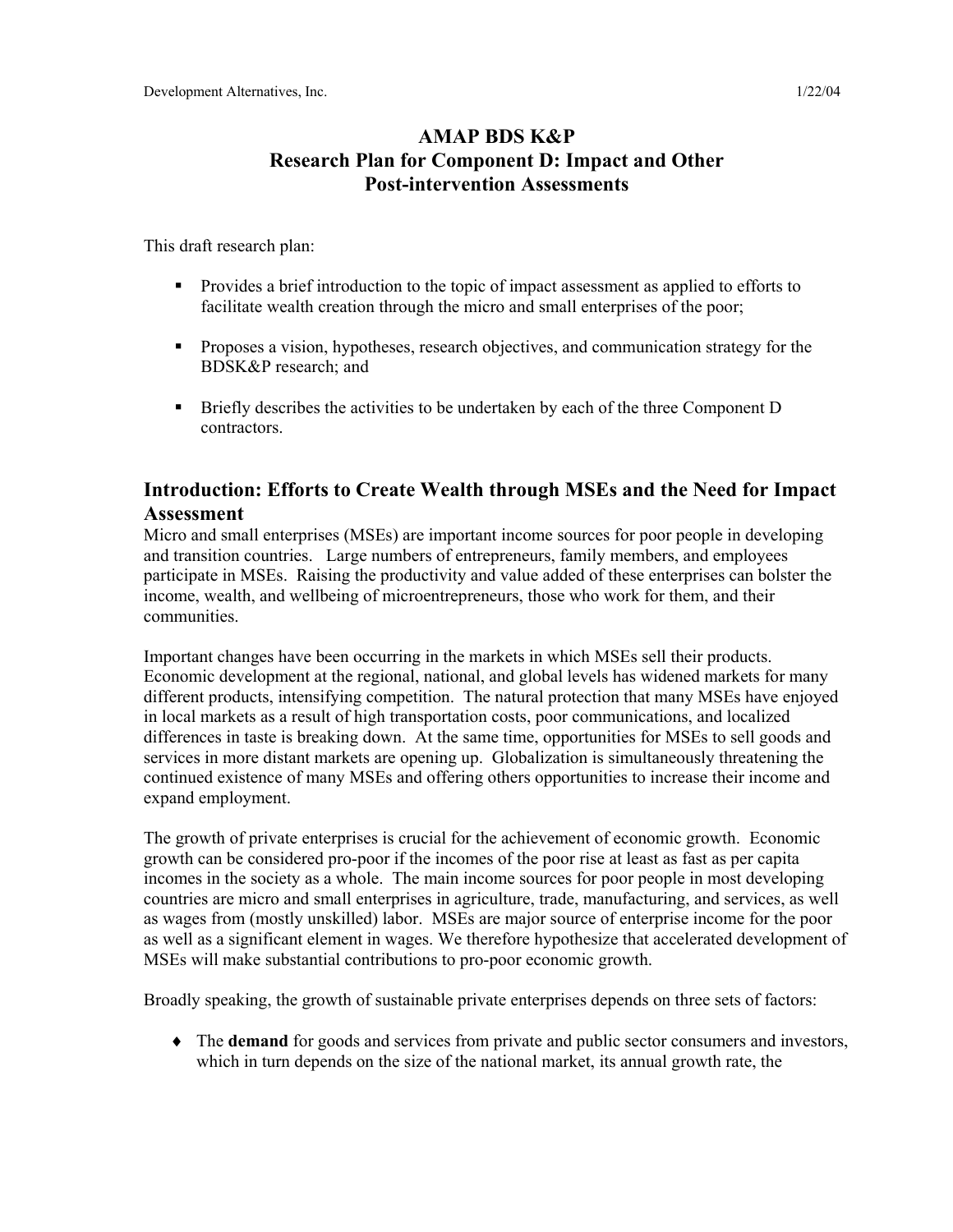distribution of income, the industrial structure of the economy, and the access that firms in particular developing countries can obtain to overseas markets;

- ♦ The **business environment**, which is a compound of many elements. The business environments of most developing countries contain many negative features and are biased against MSEs, which are often treated less favorably than larger enterprises by the policies, regulations, and enforcement activities of national, regional, and local governments.
- ♦ The **private sector supply response** to the demand for goods and services, as shaped by the business environment. This response is influenced by the entrepreneurial capacity of the firms, by the degree to which they are able to cooperate, and by the business support services available. Business support services are both financial and non-financial in nature; non-financial services are known as BDS.

Improvements in highly adverse business environments are needed in order to accelerate wealth and employment creation. To thrive, MSEs need a business environment that generates low transaction costs. Laws and regulations that raise the cost (in money and time) of forming, operating, and closing a business make it harder for MSEs to operate. Policy advocacy to bring about the reforms needed to improve the business environment is an important part of any enterprise development program.

The other major problem is product demand. Higher product demand is needed in local, regional, and world markets. Local markets for MSE outputs (goods and services) in local markets can easily become saturated. When this occurs, increased sales by one enterprise serve only to reduce the sales that other enterprises can make and/or to lower the product prices received by all firms. Market prospects can be improved if MSEs can move outside the local market to access regional or national markets, or even discover niches of their own markets that remain untapped. To do so, improvements in infrastructure, transportation, and communication may be needed. Even at regional and national levels, however, demand constraints are often encountered, especially in countries where GDP is small and/or stagnant – as, unfortunately, is the case in most of the countries in which USAID works. $<sup>1</sup>$ </sup>

For many MSEs, one promising way to escape the demand constraint is to find a way to link to export markets, or more dynamic local markets. Few MSEs are able to export directly, since they find it hard to meet the demanding requirements of overseas markets for large production volumes, strict quality control, ability to deliver on time, adherence to style guidelines, etc. They therefore must seek indirect forms of participation in exports. By linking into a value chain in which other, usually larger, firms perform some of the critical functions needed to export successfully, MSEs can raise their revenues and generate wealth for their owners. A similar process may occur in the case of accessing more dynamic national markets, when these exist.

MSEs may link naturally to more productive value chains through the workings of market forces, or linkage may need to be stimulated and accelerated by the enterprise development programs undertaken by USAID and other donors. USAID has a wide variety of programs that seek to boost the development of private enterprise by stimulating the private sector response to the incentives

<sup>&</sup>lt;sup>1</sup>Most have GDPs of \$50 billion or less (often far less) and more than half experienced little or no growth in GDP per capita in 1990-2002. See Donald R. Snodgrass and James Packard Winkler. 2003. "Enterprise Growth Initiatives: Where Are They Going?" Bethesda, MD: Development Alternatives, Inc. Draft.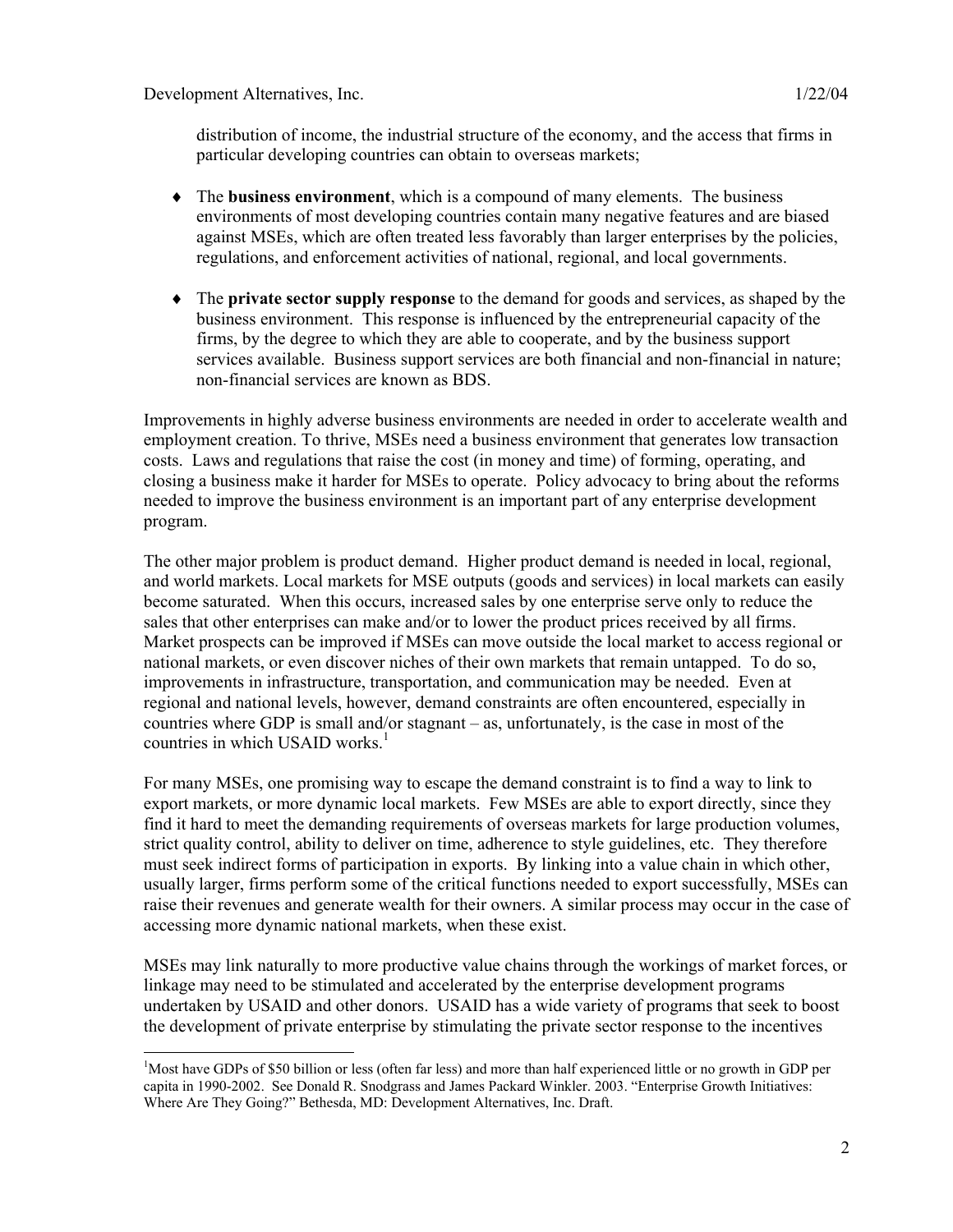$\overline{a}$ 

offered by the level and pattern of product demand. These include financial service programs, BDS market development programs, competitiveness programs, trade and investment programs, and agribusiness programs.<sup>2</sup> Many (although not all) of these programs emphasize the participation of MSEs owned and operated by poor people. An early goal of this research program is to catalogue and categorize these enterprise development programs, with the objective of identifying the different approaches that have been taken to improving market access for MSEs.

Past efforts to promote MSEs have concentrated on improved provision of financial services and business development services (BDS). Over the past 20 years it has been shown that, contrary to the prior belief of many, financial services (including savings and other services as well as small loans) can be provided on a sustainable basis in many different settings to poor people and their MSEs. Beyond financial sustainability, the AIMS (Assessing the Impact of Microenterprise Services) study, along with other microfinance impact assessments, showed that microfinance does indeed have impacts that favor wealth creation by the poor, although these impacts may take forms other than enhancement of the enterprise for which microcredit was obtained and vary in nature and magnitude with the structural characteristics of the microfinance program in question, as well as with its setting. $3$ 

Business development services are also needed for sustainable growth of private enterprises to occur on all scales and in all countries. Businesses in developed countries spend huge amounts of money on services that they purchase from each other. Enterprises of all sizes in developing and transition countries have many opportunities to increase their sales and profits by using more and better business services, but MSEs in particular often either fail to acquire services that would benefit their businesses or else access services of uncertain quality from informal sources. This failure reflects problems on both the supply and the demand sides of business service markets. Some potential users of business services fail to understand what more and better use of services can do for their businesses. Others do understand the benefits but believe that they cannot afford to pay for services. In principle, demand for business services should be derived from identified profit opportunities. Business services that succeed in raising the profits of the companies that use them pay for themselves. The availability of finance may, however, be needed to support effective demand for business services. On the supply side of the business service market, suppliers of business services may be weak, few in number, or altogether absent; their capacity needs to be raised.

BDS can play a key role in helping MSEs to innovate, upgrade, make the transition to higher-return activities, penetrate new markets, and overcome regulatory or other constraints. Meanwhile, BDS that targets the most vulnerable populations may enhance income-generation strategies that are viable in the shorter term.

The importance of BDS for enterprise growth and its relationship to the goal of linking MSEs to more lucrative value chains make it a major area for donor-funded intervention to promote private sector development. Past donor funding of programs operated by NGOs and government agencies that provided services directly to MSEs compiled a weak performance record.<sup>4</sup> Many programs

<sup>&</sup>lt;sup>3</sup> See Donald R. Snodgrass and Jennefer Sebstad. 2002. "Clients in Context: The Impacts of Microfinance in Three Countries: Synthesis Report." Washington, D.C." Management Systems International.

<sup>4</sup> Among numerous critiques, see Donald R. Snodgrass and Tyler Biggs. 1996. *Industrialization and the*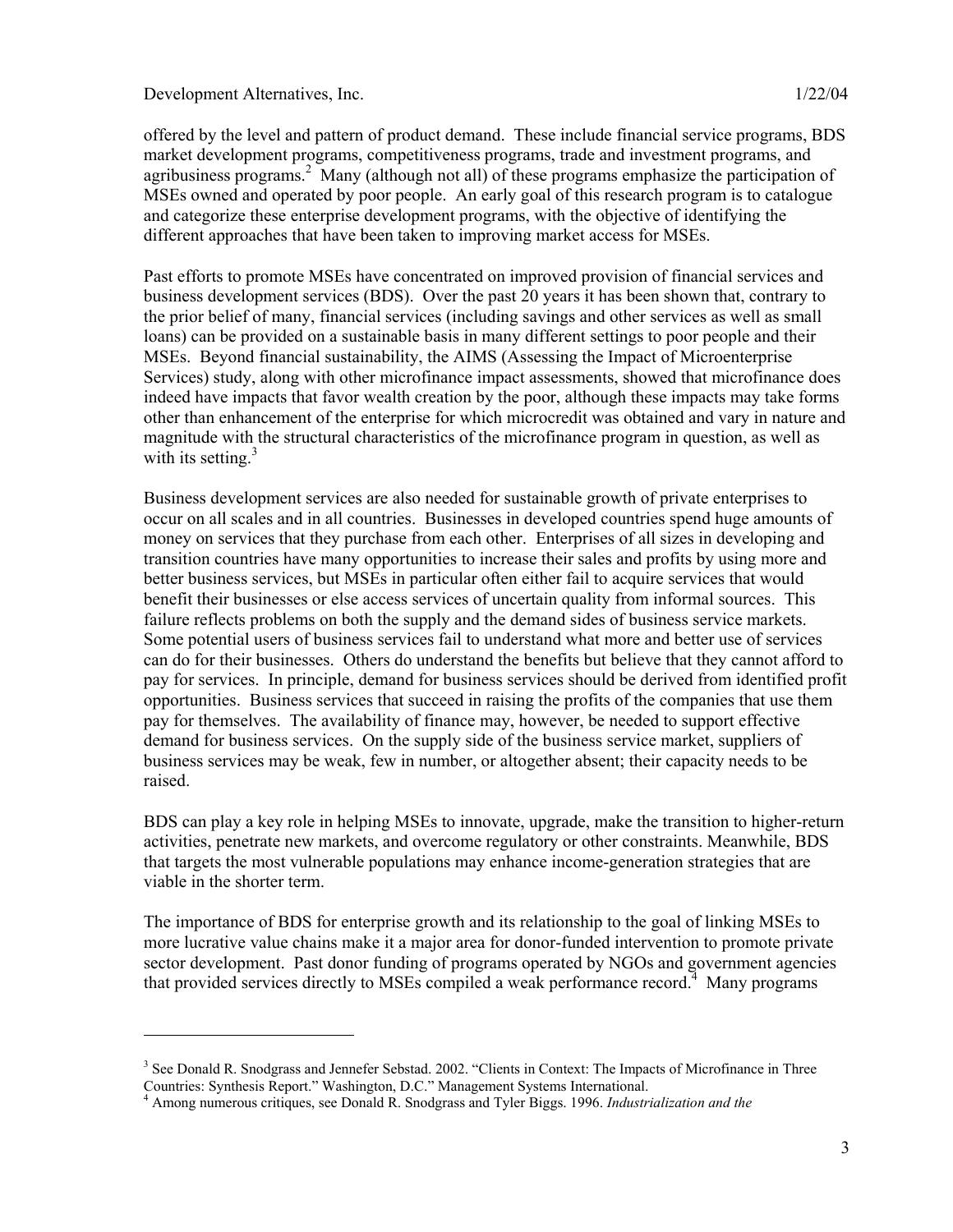were of low quality and limited relevance, coverage of the potential clientele was very limited, and sustainability following the cessation of donor funding was lacking. Appreciating these shortcomings, leading donors shifted their emphasis from direct funding to the BDS market development approach in the 1990s. Under this approach, donors fund agencies known as facilitators, which promote the provision of business services on a sustainable basis by profit seeking service providers who charge clients for cost of their services or recapture their costs by embedding their fees in charges for commodity transactions. Facilitation involves efforts both to strengthen the supply side of the business service market through capacity building and to stimulate demand for BDS. Within the context of larger private sector development interventions designed to stimulate broader economic growth, the adoption of a BDS market development strategy including the successful facilitation of commercial BDS can serve as the foundation of a larger project's sustainability plan, or exit strategy.

There is strong agreement in principle among the major donors that the BDS market development approach is more promising than the older approach involving direct service provision. Yet, there has been little documentation of results in the field. As far as we are aware, no comprehensive inventory has been compiled of projects that seek to develop enterprises using the BDS market development approach or by trying to include MSEs in an enterprise growth initiative under the label of competitiveness, subsector development, or agribusiness development. Moreover, information on the results of these programs (either their immediate results or their ultimate impacts) is severely limited. There are said to be 20-30 outstanding evaluations, but these studies have not yet been inventoried, let alone reviewed to determine what can be learned from them, either about evaluation methodology or about the impacts of BDS market development programs.

Component D research seeks to determine the nature and extent of BDS interventions' impact, use the information obtained to improve the design and implementation of BDS market development programs, and thereby help MSEs link to more productive value chains within the context of a number of intervention types.

### **Vision for AMAP BDS K&P**

l

The *BDSK&P Research of Impact and Other Post-Intervention Assessments* shares a common vision and overriding hypothesis with other components of AMAP BDS. The vision is that: **BDS can and must contribute to wealth creation in poor communities.** The overriding hypothesis about how it can do so is that: **facilitating MSE links to more lucrative and rapidly growing markets can promote wealth creation by the poor.** This facilitation is to be effected by commercial means. A further hypothesis is that: **market linkages alone are not enough to create wealth; MSEs also need an array of supporting services, including BDS, financial services, and policy advocacy to improve the business climate.** The contribution of business services in this context is to improve MSEs' capacity to respond to market conditions – for example, by upgrading<sup>5</sup>.

*Small Firm: Patterns and Policies*, Chapter 4. "Small Enterprise Promotion Programs," pp. 127-146*.* San Francisco: International Center for Economic Growth.

<sup>&</sup>lt;sup>5</sup> Upgrading can be defined as the acquisition by firms of attributes that (1) provide value to final customers; (2) are possessed by few competitors; and (3) are difficult to copy. Alternatively, the term can refer to dynamic qualities such as internal processes that facilitate learning and improve the market position and trajectory of the firm. See Raphael Kaplinsky and Mike Morris (2003?). "A Handbook for Value Chain Research." Paper prepared for the IDRC.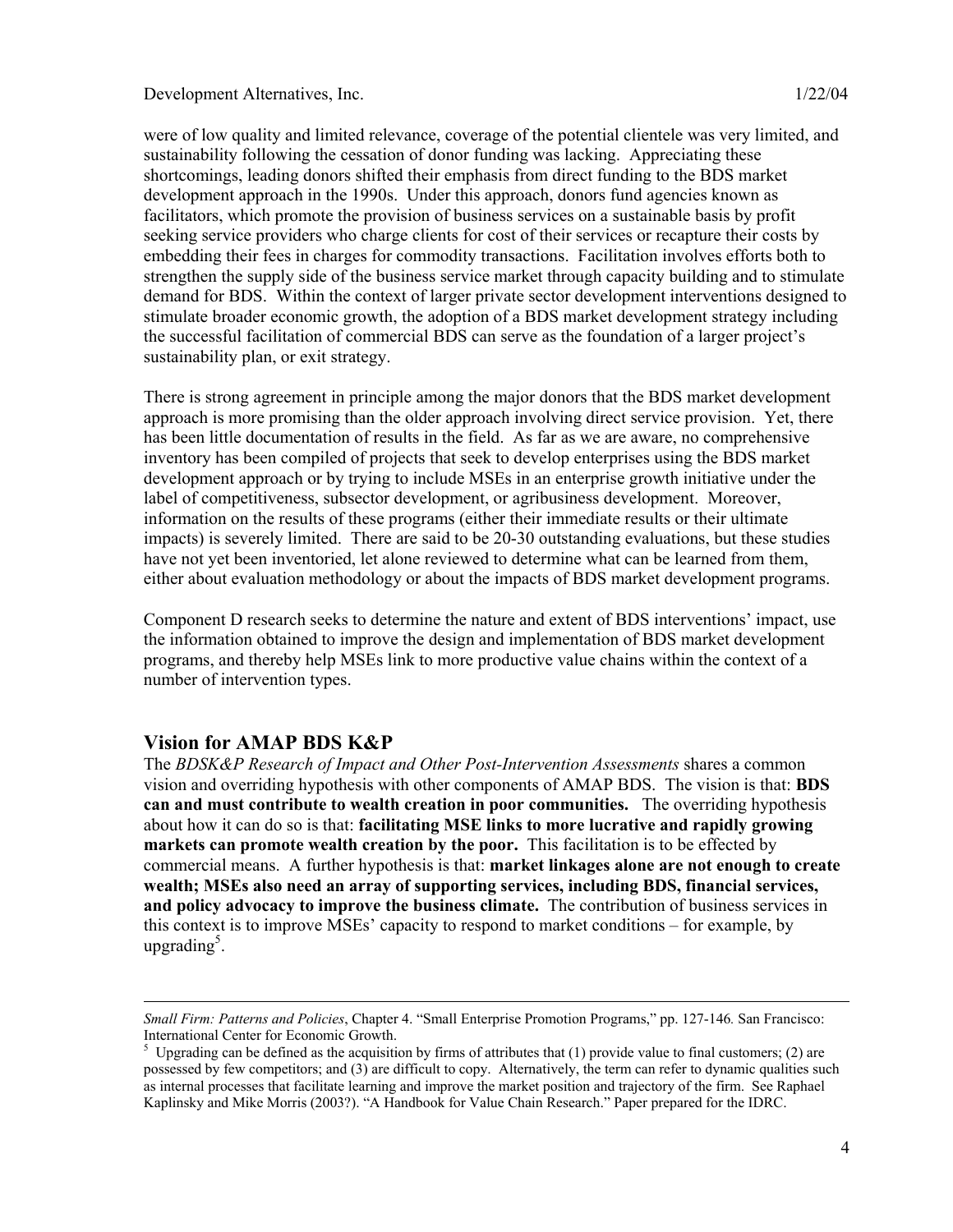## **Preliminary Impact Hypotheses**

The vision articulated above contains two implicit hypotheses. The first is that better market access is the key to raising incomes and generating wealth through MSEs. A second implied hypothesis is that market access alone isn't enough; there is a need to build enterprise capacity to respond, for example through access to relevant business services. Other improvements such as better access to finance and a more favorable enabling environment may also be necessary. The Component D research team proposes to examine and refine these implied hypotheses through early work on a conceptual framework. Much as the AIMS research team did with the household economic portfolio model, the BDSK&P team will develop a model and then think about how interventions impact their target population(s) and market(s) through that model. From these revised hypotheses the team will derive a set of variables and measures that will be applied during the research. The team believes that it is possible to develop practical and easy-to-use impact assessment methodologies, relevant for a number of private sector development intervention models.

*Impact* can be defined as change that is attributable to a program intervention. We would expect the intervention programs to be studied (a group that is subject to further refinement after the proposed inventory of programs is compiled and examined) to have impacts at four levels. These levels and tentative lists of issues that could be evaluated at each level are listed below. Impact assessment serves several functions: to *prove* and *improve* a given program's effectiveness, as well as to provide *insights* that help future implementers of similar programs. There are two types of questions associated with each level below: questions that must be answered in order to prove impacts, and questions which are aimed at generating insights about improving existing programs and implementing future programs. Questions aiming to prove impacts frequently begin with the phrase "Do the interventions…?" while questions aimed at generating insights begin with phrasing like "What can we learn about….?"

The four levels at which impact will be assessed are: (1) participating enterprises; (2) associated households; (3) product markets, value chains and clusters<sup>6</sup>, and (4) business service markets. In addition, there are questions about the effectiveness of different types of intervention. The major questions to be addressed at each level are outlined below:

## 1) **Participating enterprises**.

- o Do the interventions raise enterprise revenues and profits?
- o Do they enable MSEs to increase the value of their assets or net worth?
- o Do they help MSEs to upgrade their operations and/or link into more lucrative value chains?
- o Do they reduce risk for enterprises participating in value chains and clusters?
- o Do they allow MSEs to perform sustainably in new markets?

### **2) Associated households**

l

- o Do the interventions raise household incomes?
- o Do they enable households to increase their assets or net worth?
- o Do they help poor clients move out of poverty?

### **2b) Additional questions about impacts on participants**

 $6$  In the case of cross-cutting business service interventions, the product markets may not be included.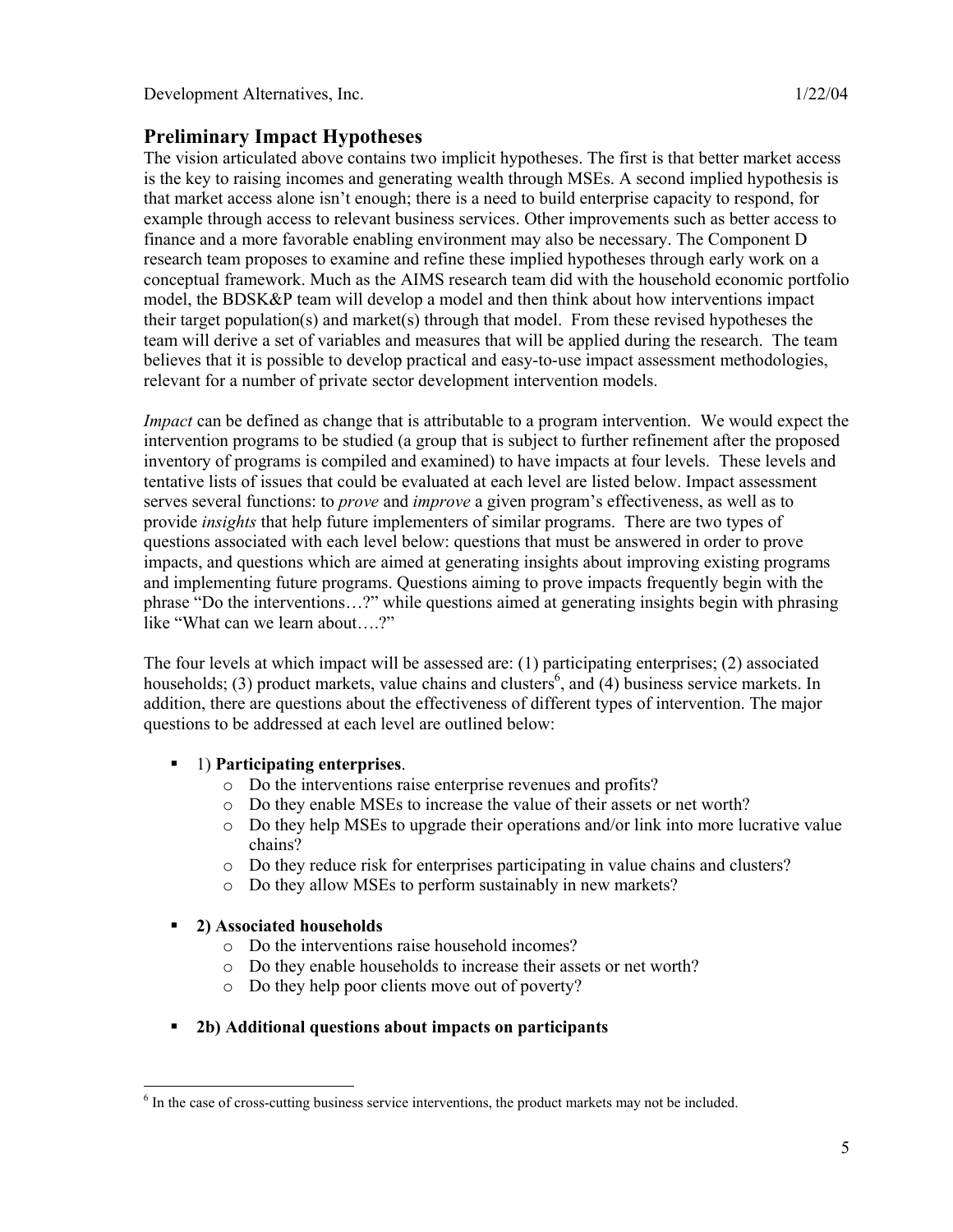- o How rapidly are the benefits realized?
- o Are the benefits sustained?

#### **3) Product markets, value chains and clusters**

- o Do the interventions help to expand product markets?
- o Do they result in greater innovation and/or improved inter-firm cooperation?
- o Do they improve product market stability?
- o Do they improve product quality and/or introduce new products?

#### **4) Business service markets**

- o Do the interventions help to expand service markets?
- o Do they improve service market stability?
- o Do they improve the quality of business services and/or introduce new services?
- o What can we learn about the impacts of different types of business services (training, advice, marketing assistance, etc.)?
- o Is the availability of financial services (supplier credit, microfinance, etc.) a necessary condition for adequate utilization of business services?
- o What can we learn about the secondary distribution of information to other enterprises from firms that participate in BDS services?

### **5) Key questions about interventions**

- o What can we learn about the effectiveness of different approaches to BDS market development, as well as the effectiveness of approaches that pay more attention to product markets (e.g., competitiveness; agribusiness)? When and how can crosscutting services be effective tools for economic growth and wealth creation?
- o Can BDS markets can be induced to serve the microenterprises of the poor, e.g. through greater use of embedded services or other service delivery and pricing innovations?
- o Can BDS market development can help link micro and/or small enterprises to global value chains? How do levels of social capital, inter-firm cooperation, and clustering strategies relate to program effectiveness?
- o How do successful BDS interventions relate to broad-based economic growth?

## **Research Objectives**

The project has several specific objectives, which will be met by performing a series of tasks. The objectives are:

• To build a conceptual model which enables us to better understand the impact of BDS interventions, whether stand-alone or as components of larger private sector development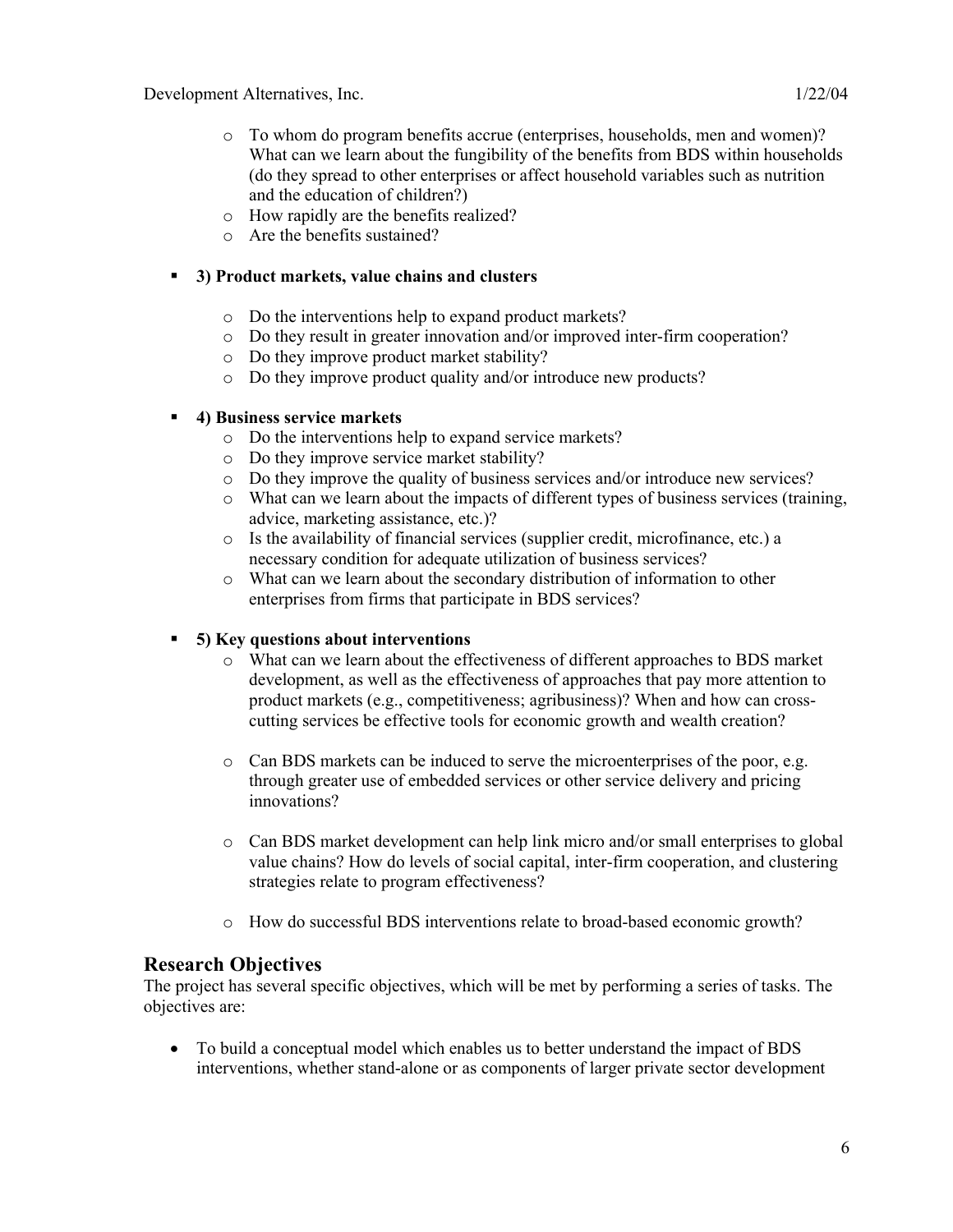- To develop and test a rigorous methodology for measuring the impact of such programs on four levels: (1) participating enterprises, (2) associated households, (3) product markets, (4) business service markets. This methodology, while rigorous, should be as simple as possible.
- To produce insights about the most effective types of interventions in this field and how they work, as well as insights and associated tools (i.e. guidelines, proxy indicators) that will give USAID missions and practitioners realistic options for evaluating the impact of their programs, and provide guidance on how to develop performance monitoring plans (PMPs).

It should be noted that the primary focus of the research is on *impact*, as opposed to performance monitoring. It is expected that the research will produce indicators and guidelines that can be used for the purpose of performance monitoring. However, the research team has decided that given limited resources, a strong focus on impact is advisable. Below is a description of the tasks through which the research objectives will be achieved. Table 1 at the end of this document specifies the role of each contractor and distinguishes intermediate products from final deliverables.

Stakeholder consultation, planned to occur at strategic moments during the research, is the main thrust of the team's **communication strategy**; i.e., mission staff and practitioners will be engaged in a dialogue in which they identify and prioritize issues that should be looked at under this research. . Additionally, the purposeful use of simple terminology and the broadened definition of BDS interventions should mitigate communication problems. A proactive effort will be made to have missions buy-in to the field studies, which would reduce pressure on the budget.

- ♦ *Task 1:* To compile and maintain an **inventory of significant enterprise development programs that seek to enhance wealth creation by micro and small enterprises of the poor** undertaken by USAID and selected other major donors. This inventory will include programs with different labels, e.g. microfinance, BDS, competitiveness, trade and investment, agribusiness, subsector development programs. For each program there will be a description of key characteristics, such as program type, goals, approach and methodology, scopes, settings/coverage, and terms. After we have compiled this information and analyzed it, we should be able to define the range of potential interventions and differentiate the various approaches taken. Defining what the programs attempt to do and how they attempt to do it is the first step in impact assessment; this activity will produce critical inputs for the conceptual framework.
- ♦ *Task 2:* To compile, maintain, and evaluate an **inventory of all available evaluations of enterprise development programs that seek to enhance wealth creation by micro and small enterprises of the poor**. For each evaluation included, there should be a description of the program evaluated, the stage at which it was evaluated, the evaluation methodology employed, and the main findings of the evaluation. It can be anticipated that relatively few of the programs covered in Task 1 will have been evaluated and, moreover, that those evaluations that have been undertaken will vary widely in approach and quality. Nevertheless, understanding the results of past efforts to assess impact is an important prerequisite to planning our own impact assessment; this activity will provide important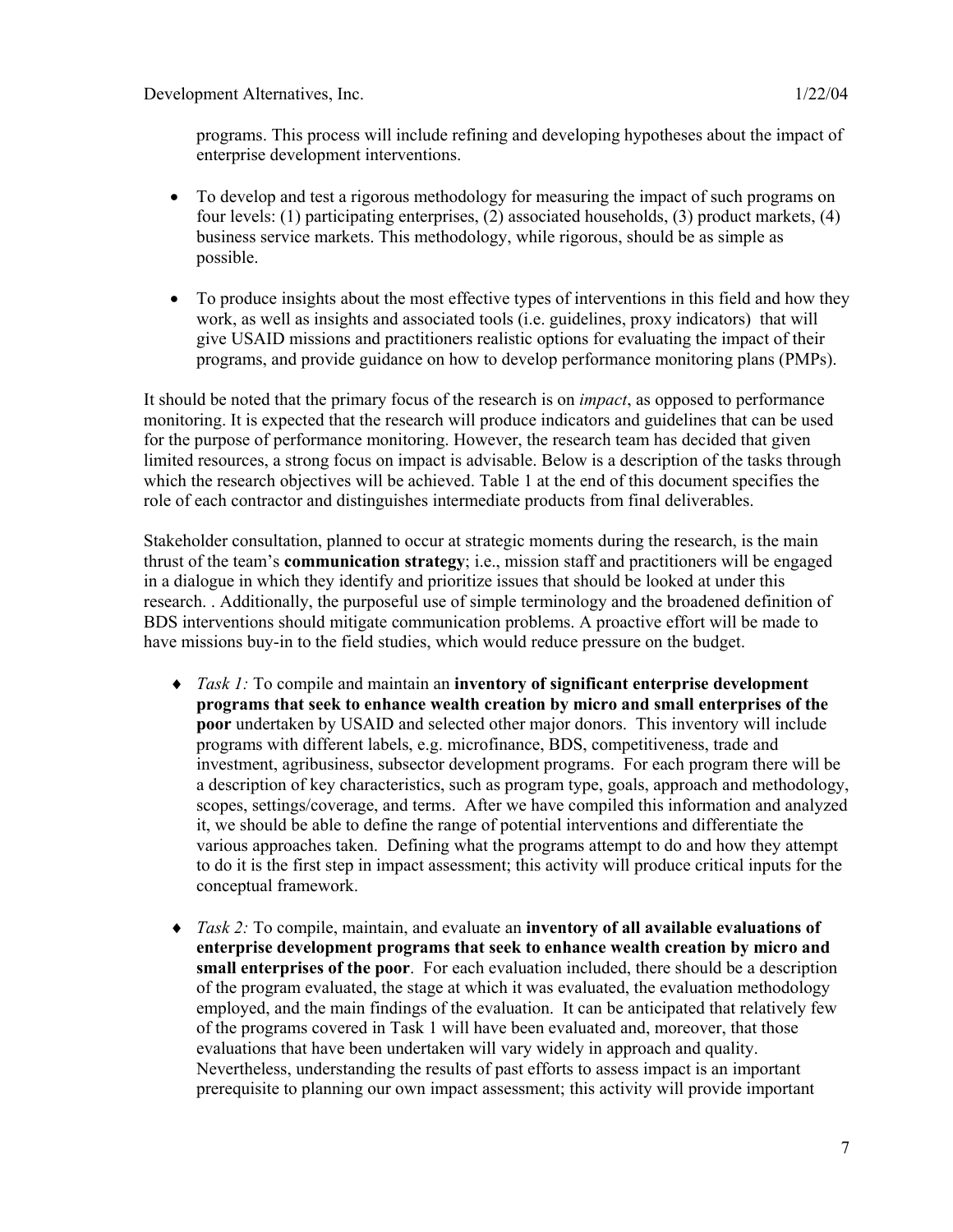$\overline{a}$ 

inputs into the process of developing a rigorous impact methodology. ACDI/VOCA, through IBM, will share insights from their experiences developing performance monitoring plans (PMPs) with USAID missions. DAI will also incorporate recent USAID work on impact assessment (i.e., Technical Notes on Impact Assessment (TIPs)).

- ♦ *Task 3:* To develop a **conceptual framework for assessing the impact of enterprise development programs intended to enhance wealth creation through the MSEs of the poor.** This framework will build on previous conceptual work done by USAID, including the PMF, AIMS, MD's recent and ongoing work on conceptualization and application to projects in Kenya, and the recent enterprise growth study carried out by DAI. It will also incorporate thinking by the Donor Committee on Small Enterprise Development, the World Bank, and others and reflect what is learned through the collection of information on recent experience in the field<sup>7</sup>. ACDI/VOCA will contribute a brief memorandum on the lessons learned from the AIMS experience $8$ . The conceptual framework will be based on an understanding of how MSEs operate in developing and transitional countries, as well as their relationships to household economics and broader economic growth. It will then trace the logic model of enterprise development projects through their goals, project activities, intermediate results expected, and hypothesized impacts, on the four levels described above. In addition, we ask some key questions (listed above) about specific approaches to intervention and their effectiveness. The overall aim is to create a conceptual framework that can be adapted for use in assessing the impact of all types of MSE development programs in any setting.
- *Task 4:* As part of the conceptual framework, researchers will develop, test, and refine a **list of common performance indicators** for the four levels of impact defined above, then define their meaning for program impact. The BDS K&P team will develop **guidelines for practitioners** based on the conceptual framework, tested indicators, inventorying, and other relevant work. In its work with common performance indicators, the study will also attempt to identify and test **proxy measures** that can be used (either across all projects or within certain intervention categories) to assess impact in future projects, reducing the need for expensive quasi-experimental studies. These products are fundamental to the development of the impact methodology. The preliminary results of this exercise will be disseminated and should be useful to USAID missions and practitioners currently implementing BDS interventions. As a way to further test and refine these indicators, Louis Berger will conduct a number of ex-post evaluations, reviewing project performance and assessing outcomes of private sector development programs in several regions.
- ♦ *Task 5:* To test these ideas through **quasi-experimental and other field studies** in a small number of sites where significant enterprise development programs are being undertaken. These studies will provide important opportunities for refining and testing alternative impact assessment methodologies. A main outcome of these studies, in addition to the findings, are

 $<sup>7</sup>$  Don Snodgrass will work closely with Jeanne Downing to ensure that there is two-way communication and a flow of</sup> information and materials between the BDSK&P research team, the Donor Working Group on Impact, and the Kenya impact assessment.

<sup>&</sup>lt;sup>8</sup> Jennefer Sebstad will be the primary author of this document, but will draw also from the experience of Monique Cohen and Elizabeth Dunn, both working with ACDI/VOCA on other AMAP activities.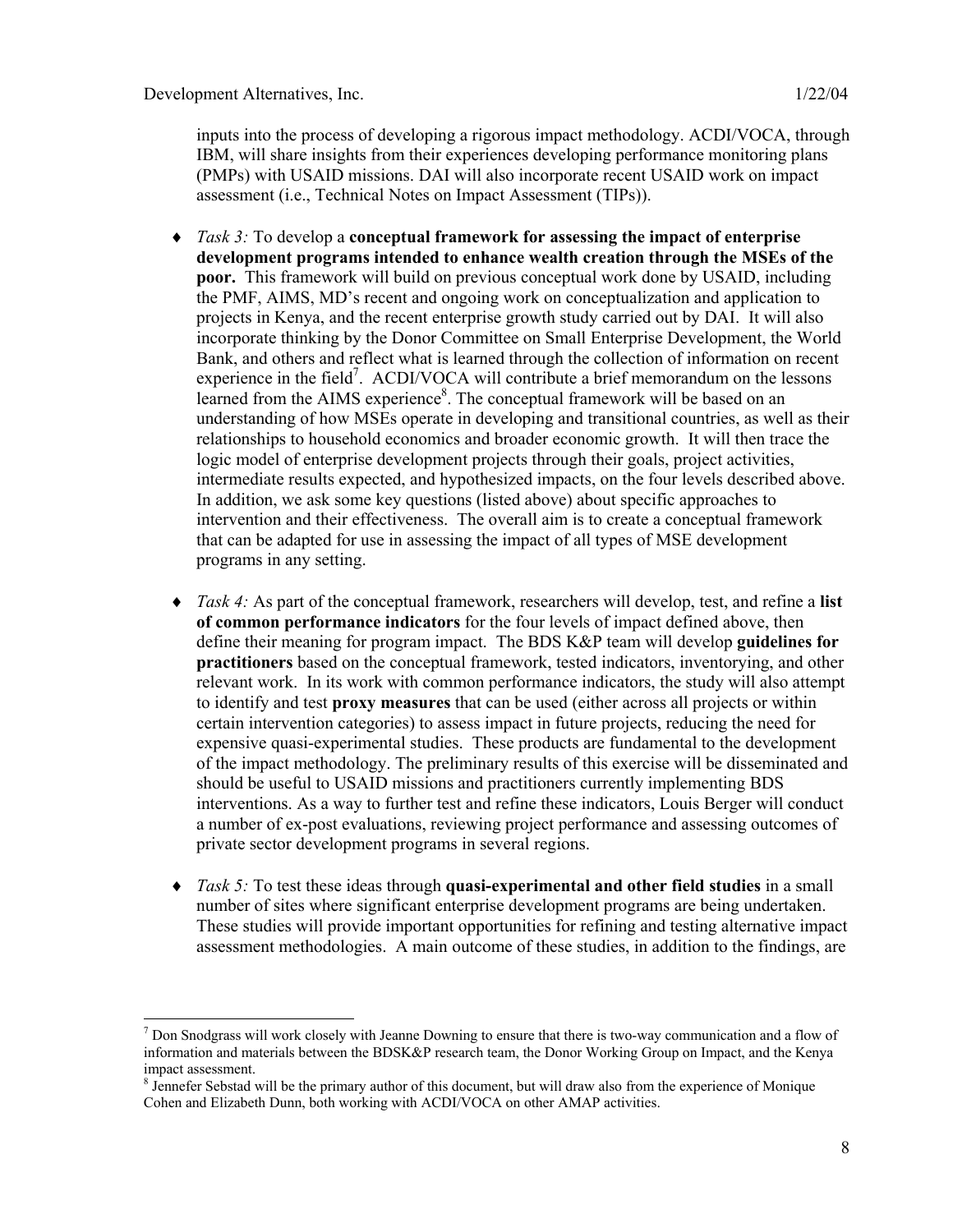the methodologies and tools which will be developed in order to carry them out<sup>9</sup>. Although these studies can be designed only after the work of the earlier four tasks has made significant progress, some important criteria for this important phase of the work are already evident:

- $\circ$  To establish that a program has a significant causal impact, a counterfactual (a view of what would have happened in the absence of the program) must be defined and measured. Conceptually the best way to do this is through experimental studies, but this is unlikely to be possible. To evaluating impact on participating enterprises and related households, we will employ the second-best methodology for the purpose, a quasi-experimental evaluation design in which outcomes for a "treatment group" of program participants is compared to outcome for a "control group" of nonparticipants who are similar to the participants in all relevant respects except program participation and can assumed to be unaffected by program activities. Applying this evaluation design to BDS poses certain problems, especially when assessing impact at the product and service market levels. Programs that work through markets can be expected to have impacts, at least of certain types, on parties who are not direct participants in the programs<sup>10</sup>. If a program is undertaken in one region of a country and there are other regions that are similar in relevant respects but do not participate in the program, the use of a regional control group is a possibility.<sup>11</sup> Otherwise, it may be necessary to use a simple before-and-after methodology to assess impacts on product and service markets, even though this approach cannot answer some important questions about attribution and additionality.
- o Stakeholders will be involved in both the research design phase and the research implementation at the country/program level. This will help ensure the credibility and usefulness of the work. USAID Mission personnel will be consulted.
- o Qualitative assessment will be used to complement quantitative assessment because it adds depth and helps to explain the reasons for changes observed in the numbers.
- ♦ *Task 6:* The research team will systematize the results of the whole component's work into a guide aimed at mission staff. The guide will briefly review cover conceptual issues as well as answering simple questions like "When?" "Where?" and "How much should it cost" to perform impact assessments. ACDI/VOCA and LBI will review and comment on the guide, and provide selected inputs based on their earlier contributions to the research.

l  $9^9$  Consulting with USAID missions throughout the process, the team will make sure that their priorities are considered; i.e., Are cost savings the most important issue? Are simple, accessible tools the most important product? Should the team focus on testing proxy indicators so that USAID missions won't need to conduct expensive impact assessments very often? Should the results provide insights on how to improve programs? In order to ensure quality work, there will be a need to focus the research in accordance with USAID mission priorities. In addition, the decision to undertake quasi-experimental studies will be revisited, to make sure that this is the most effective use of the BDSK&P resources allocated to this project component.

<sup>&</sup>lt;sup>10</sup> Even at the enterprise and household level, this will be an issue. One possible solution is to define "degrees" of participation and examine whether level of impact corresponds with degrees of participation. This does not entirely solve the problem of the control group, however.

<sup>&</sup>lt;sup>11</sup> See Eric Oldsman, "Assessing the Poverty Impact of Small Enterprise Initiatives." Paper presented to Committee of Donor Agencies for Small Enterprise Development. Copenhagen, 14-16 September, 2003.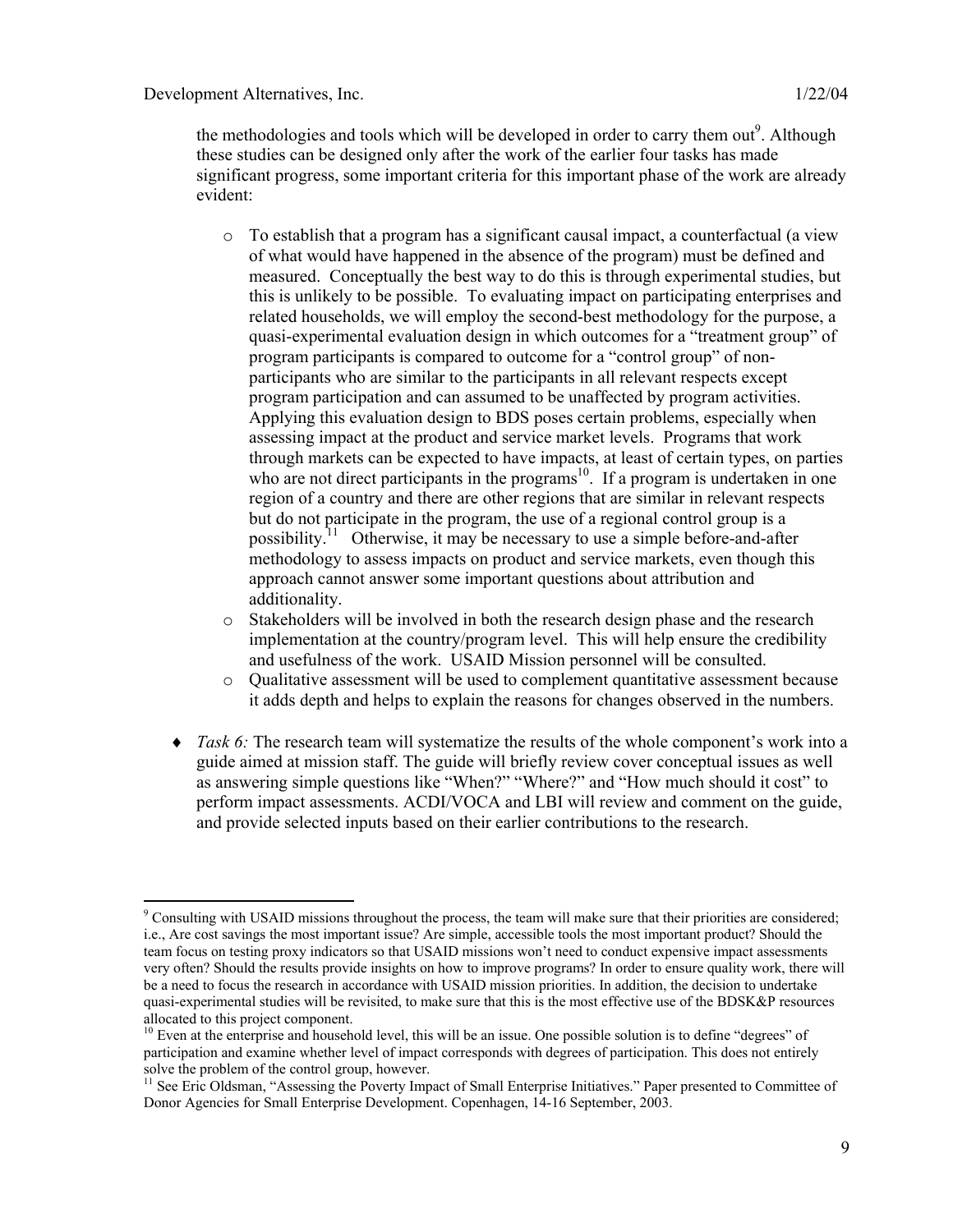## **Organizing the Research**

With leadership from DAI, the three contractors (DAI, ACDI/VOCA, and LBI) will work in a collaborative fashion to achieve the objectives of the Component D research. In addition, some of the work done under Components A, B, and C should contribute to the achievement of the Component D research objectives.

Each of the AMAP BDS K&P contractors will contribute to achievement of the goals of Component D research:

- ♦ DAI will take the lead in all the work to be done under Component D. It will be assisted by its sub-contractor, QED.
- ♦ ACDI/VOCA will contribute substantive input to all phases of the research design and implementation, by offering the collaboration of Elizabeth Dunn. Other discrete tasks to be carried out by ACDI/VOCA include conducting a brief review of the AIMS process and lessons, with the goal of summarizing what was learned regarding (a) approaches to studying household and enterprise level impacts, and (b) findings from the three AIMS core impact studies in areas that overlap with the AMAP Component D conceptual framework (household and enterprise level impacts.) Specifically, reference will be made to three longitudinal studies carried out in Peru, India, and Zimbabwe. ACDI/VOCA will also contribute insights about the Performance Monitoring Plan (PMP) process which missions undertake for all projects.
- ♦ Louis Berger Group, Inc. will conduct several ex-post evaluations of private sector development projects to assess issues of sustainability, scale, and impact. Their work will be based on the conceptual framework, and will serve to further test and refine the preliminary common indicators and proxies developed by the research team.

To make sure the research remains demand-driven and that each contractor contributes to achieving the objectives, DAI proposes a process methodology with the following characteristics:

- *Transparency*: DAI will offer a web-based system where Component D research team members and other interested parties can view and post documents such as meeting agendas, the research plan, works-in-progress, references, and comments. Access codes will be made available to the entire Component D research team, including AMAP contractors and USAID's Microenterprise Development office.
- *Component linkages*: There are a number of activities (such as the mission stocktaking under C and B, and the inventory of programs and evaluations under D) which have projectwide relevance. Component D Coordinator Lara Goldmark will work proactively to ensure that synergies are exploited, information is shared, and that all AMAP contractors benefit from these activities.
- *Mission-responsive process*: USAID missions are the primary audience for this work. The research team plans to incorporate input from stakeholders – especially mission staff and practitioners - into the research design and to continue to consult with these actors during all phases of the research. In addition, the team will promote mission buy-ins to complement limited K&P resources to carry out field studies.